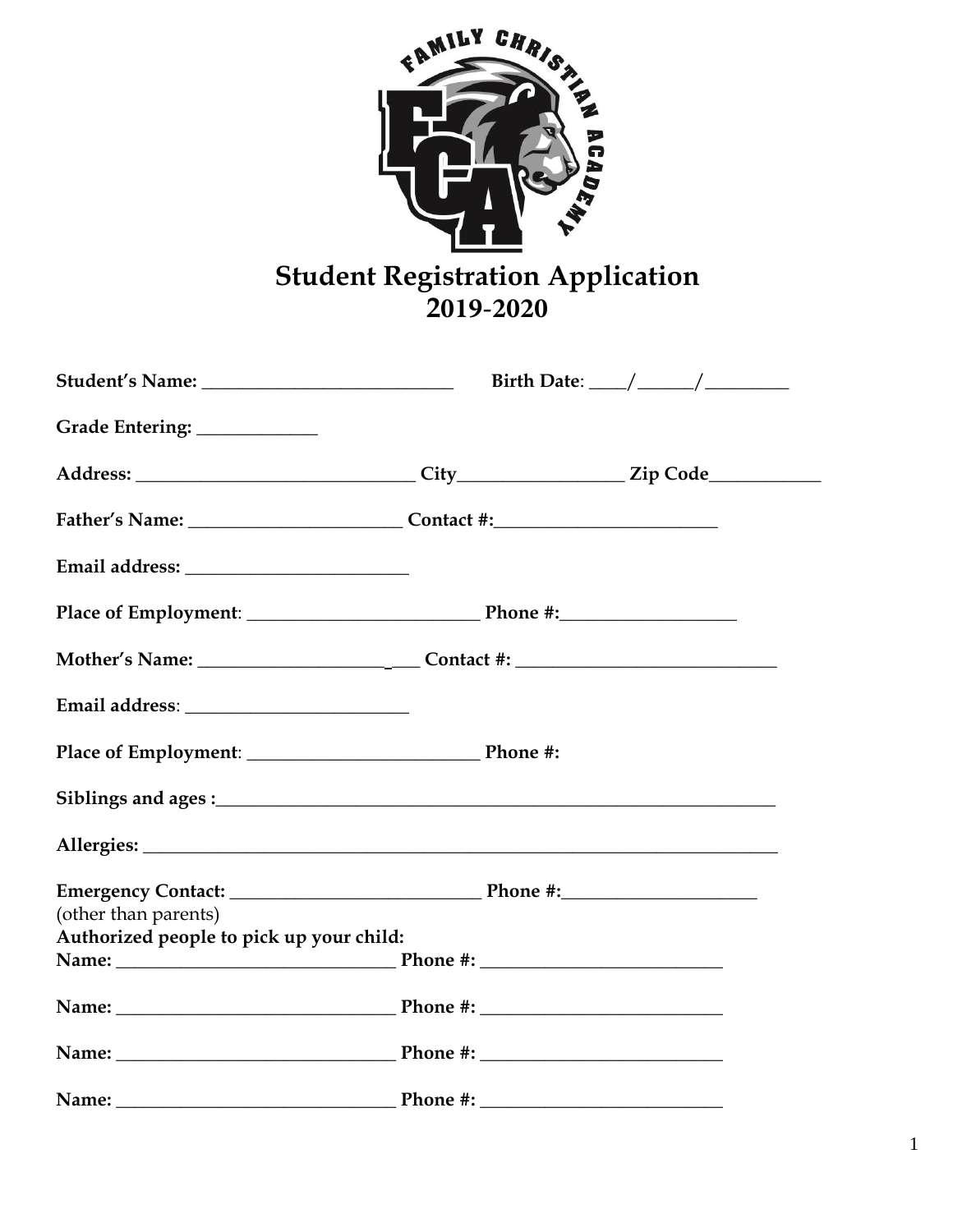| <b>Schools Previously Attended (Names and Dates):</b> |                                                                                                                                                                               |  |
|-------------------------------------------------------|-------------------------------------------------------------------------------------------------------------------------------------------------------------------------------|--|
|                                                       |                                                                                                                                                                               |  |
| <b>Teacher Reference from Previous Year:</b>          |                                                                                                                                                                               |  |
|                                                       |                                                                                                                                                                               |  |
|                                                       |                                                                                                                                                                               |  |
|                                                       | List any information about your child's academic performance that you may feel will<br>assist us in helping your child be successful for the upcoming school year:            |  |
|                                                       |                                                                                                                                                                               |  |
| be successful for the upcoming school year:           | List any information about your child's social performance (classroom management,<br>interaction with other children, etc.) you may feel will assist us in helping your child |  |
|                                                       |                                                                                                                                                                               |  |
| etc)                                                  | List any details about your child's learning style (tactile learner, language, visual learner,                                                                                |  |
|                                                       |                                                                                                                                                                               |  |
| for your child's growth potential.                    | List your child's learning strengths (academically and socially) and expectations you have                                                                                    |  |

**\_\_\_\_\_\_\_\_\_\_\_\_\_\_\_\_\_\_\_\_\_\_\_\_\_\_\_\_\_\_\_\_\_\_\_\_\_\_\_\_\_\_\_\_\_\_\_\_\_\_\_\_\_\_\_\_\_\_\_\_\_\_\_\_\_\_\_\_\_\_\_\_\_\_\_\_\_\_\_\_\_**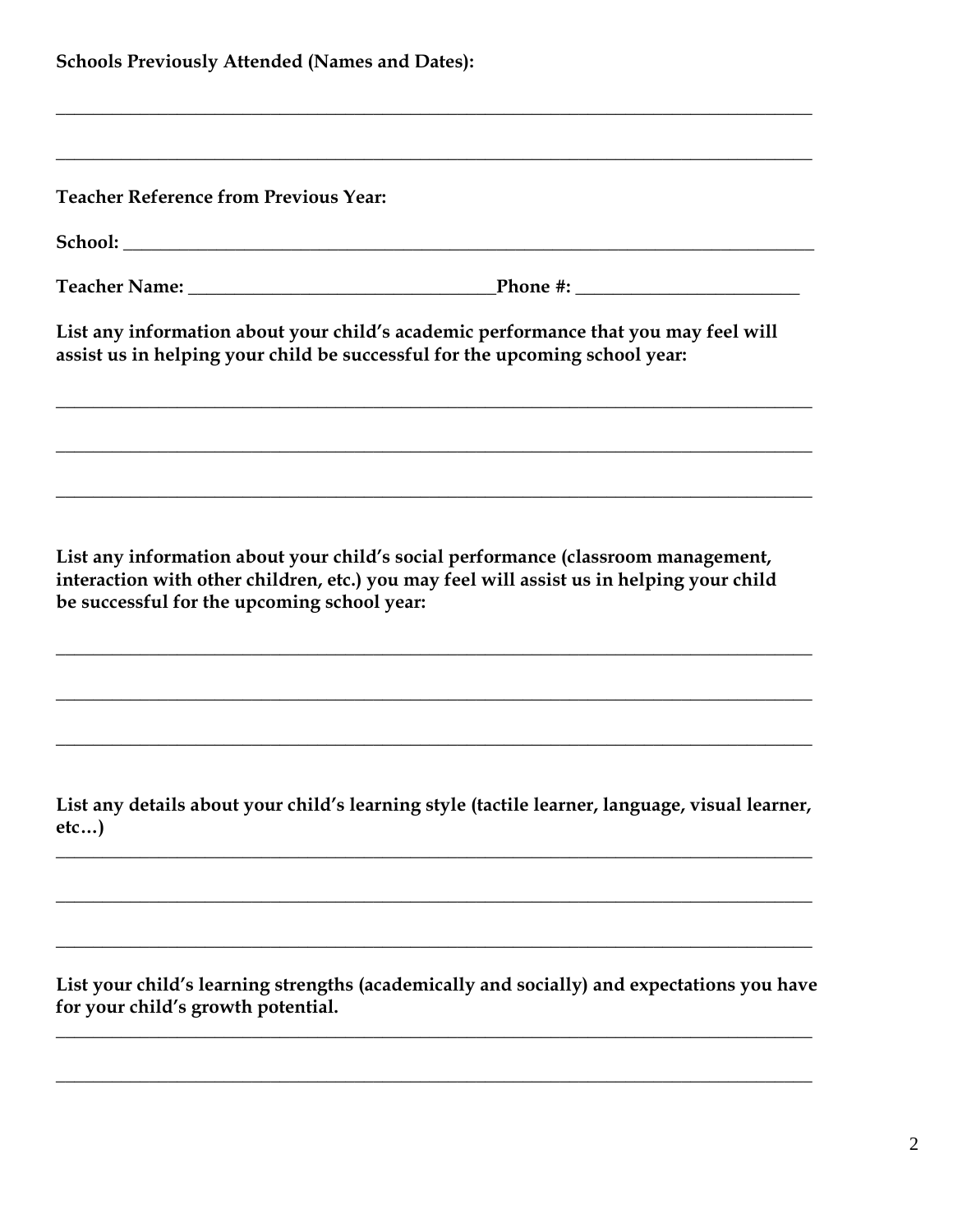| Has your child ever been sent to the principal's office for disciplinary action? yes or no (circle one)                     |
|-----------------------------------------------------------------------------------------------------------------------------|
|                                                                                                                             |
| ,我们也不能在这里的人,我们也不能在这里的人,我们也不能在这里的人,我们也不能在这里的人,我们也不能在这里的人,我们也不能在这里的人,我们也不能在这里的人,我们也                                           |
| <u> 1989 - Johann Stoff, amerikansk politiker (d. 1989)</u>                                                                 |
|                                                                                                                             |
| Has your child ever been suspended, expelled, or asked to leave school? yes or no (circle one)                              |
|                                                                                                                             |
| ,我们也不能在这里的人,我们也不能在这里的人,我们也不能在这里的人,我们也不能在这里的人,我们也不能在这里的人,我们也不能在这里的人,我们也不能在这里的人,我们也                                           |
|                                                                                                                             |
|                                                                                                                             |
| Does your child struggle with attention or focus in the classroom? yes or no (circle one)                                   |
|                                                                                                                             |
| <u> 1989 - Johann Stoff, amerikansk politiker (d. 1989)</u>                                                                 |
|                                                                                                                             |
|                                                                                                                             |
| Has your child ever been diagnosed as having ADD or ADHD? yes or no (circle one)                                            |
| Comment:                                                                                                                    |
|                                                                                                                             |
| <u> 1989 - Johann Stoff, amerikansk politiker (d. 1989)</u>                                                                 |
|                                                                                                                             |
| Does your child have any allergies or health concerns that may be important for us to know about?<br>yes or no (circle one) |
|                                                                                                                             |
|                                                                                                                             |
|                                                                                                                             |
|                                                                                                                             |